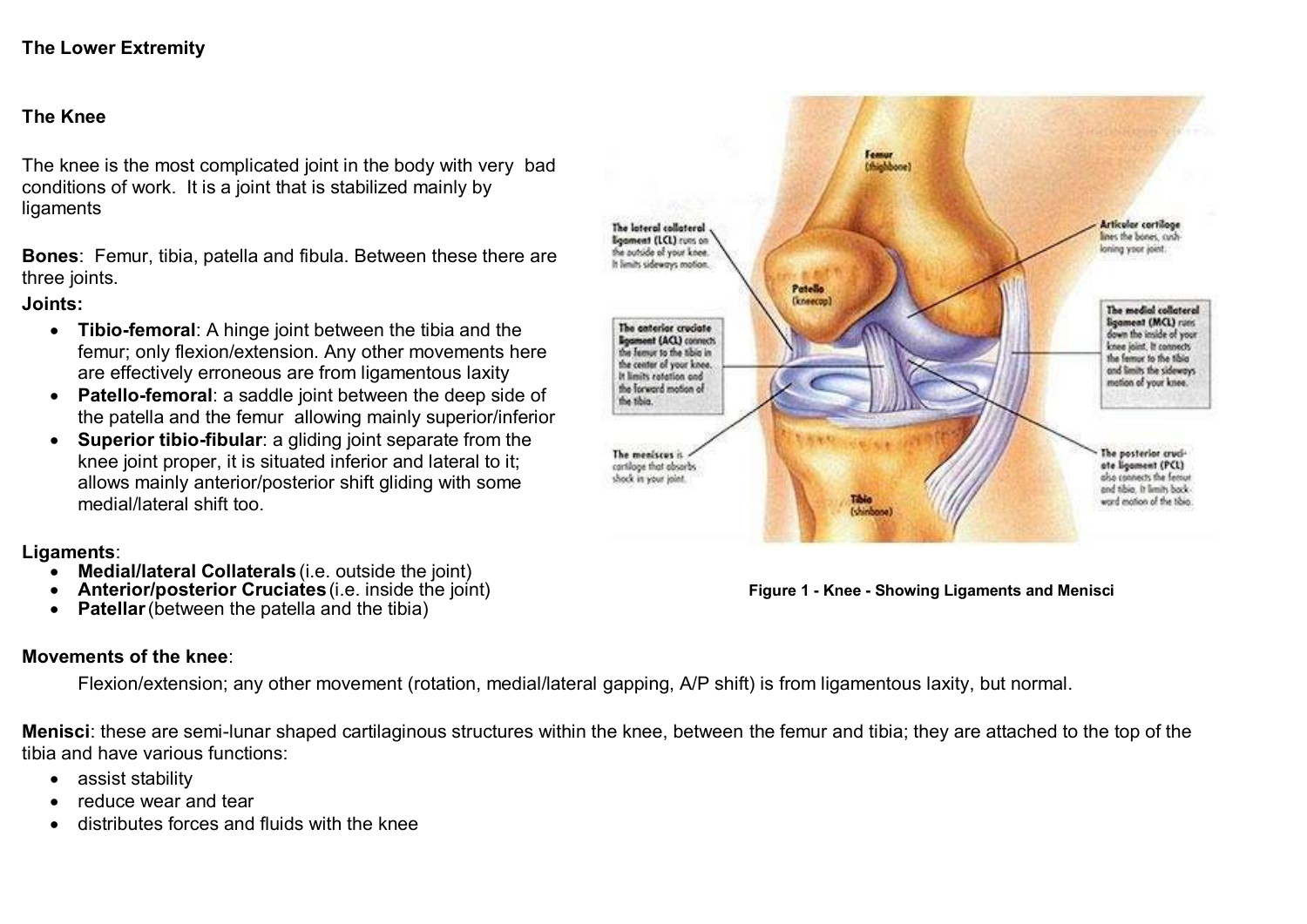## **Bursae**

Bursae are cushioning pads with a synovial outer lining; they are positioned between tendons and tendons and bone to reduce friction. There are about 12 in the knee, 4 on the front and 8 around the back:

## **Front:**

- **Suprapatellar**: between the inferior end of the quadriceps and the femur; it reduces friction between the two especially with extreme flexion.
- **Prepatellar**: At front of inferior end of patellar; it cushions the patella with kneeling on all fours.
- **Infrapatellar superficial** and deep to inferior end of patellar ligament; reduces pressure on tibia with kneeling (prayer?) and with flexion.



## **Figure 2 - Cross Section of Knee Showing Bursae**

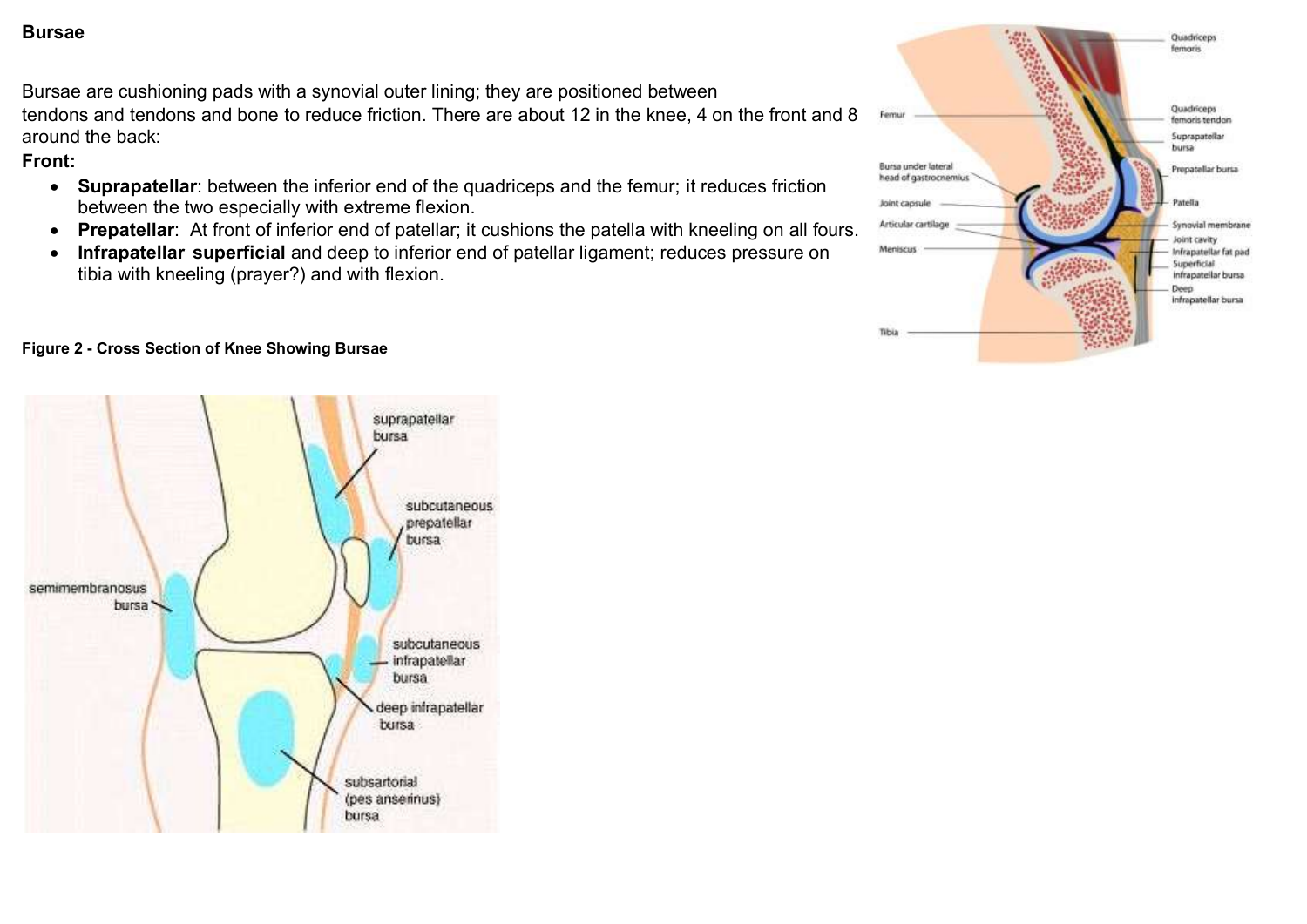# **Muscles of the thigh**

## **Anterior thigh**:

- **Quadriceps**: effectively one muscle group, but the 4 heads are so big they are all named individually:
	- o **Vastus Lateralis** (lateral aspect of femur)
	- o **Vastus Medialis** (medial aspect of femur)
	- o **Vastus intermedius** (anterior femur, between lateralis and medialis)
	- o **Rectus Femoris** (anterior inferior iliac spine of front of pelvis)
- **Insertion**: These all attach (insert) onto the patella and from there to the tibia

## **Figure 3 - Adductor Muscle Group of Hip**

 **Action**: They all extend (straighten) the knee; rectus femoris also flexes the hip.

# **Sartorius:**

Sartorius passes from the anterior superior iliac spine to the top of the medial aspect of the tibia.

**Action**: Flexes the knee (and externally rotates and flexes hip)

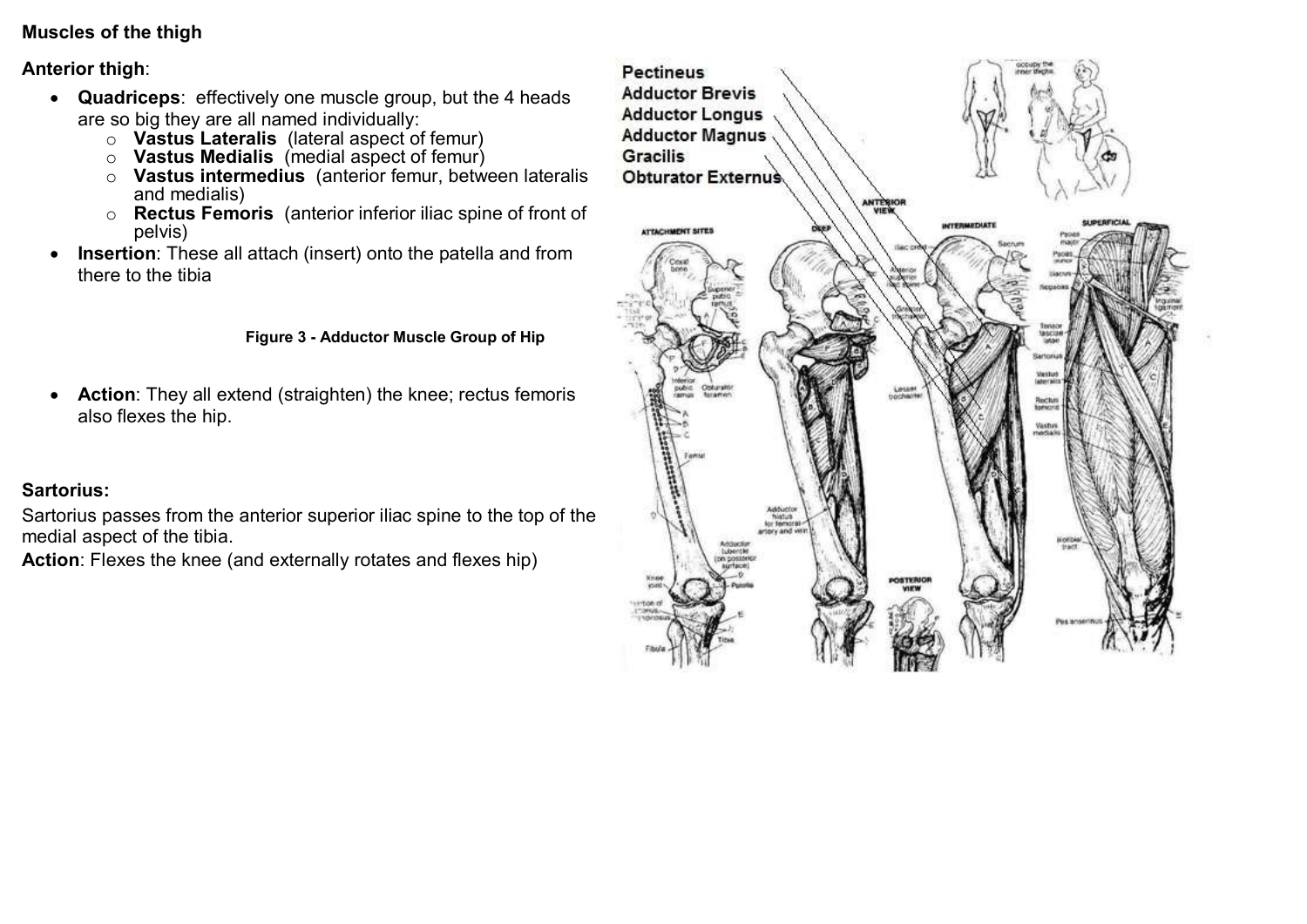**Posterior thigh**:

**Hamstrings**:

- **Semimembranosus**: from ischium (of innominate) to top, medial side tibia
- **Semitendinosus**: from ischium to top medial side of tibia
- **Biceps Femoris**: from ischium and linea aspera (line on back of femur; to top of fibula

**Action**: extends hip and flexes knee

**Figure 4 - Hamstring Group of Muscles**

## Hamstrings: Semitenidinosus, Semimembranosus, Biceps Femoris



The muscles of the posterior thigh (called hamstrings after a procedure for cutting the fendons of these muscles in certain domestic animals) are equally effective at both extension of the hip joint and flexion of the knee joint; contraction of antagonists can isolate one or the other joint movement. Unlike the hip extensor gluteus maximus, the hamstrings are active during normal walking. In relaxed standing, the hamstrings (and glutous maximus) are inactive. In knee flexion, the hamstrings act in concert with sartonus, gracilis, and gastrocnemius.

Reduced hamstring stretch ("tight hamstrings") limits hip flexion with the knee extended; flexion of the knee permits increased hip flexion. Try this on yourself. Tight hamstrings, by their ischial ongin, pull the posterior pelvis down, lengthening the erector spinae muscles, and flattening the lumbar lordosis, potentially contributing to limitation of lumbar movement and back pain. The long tendons of the harnstrings can be easily fell just above the partially flexed knee.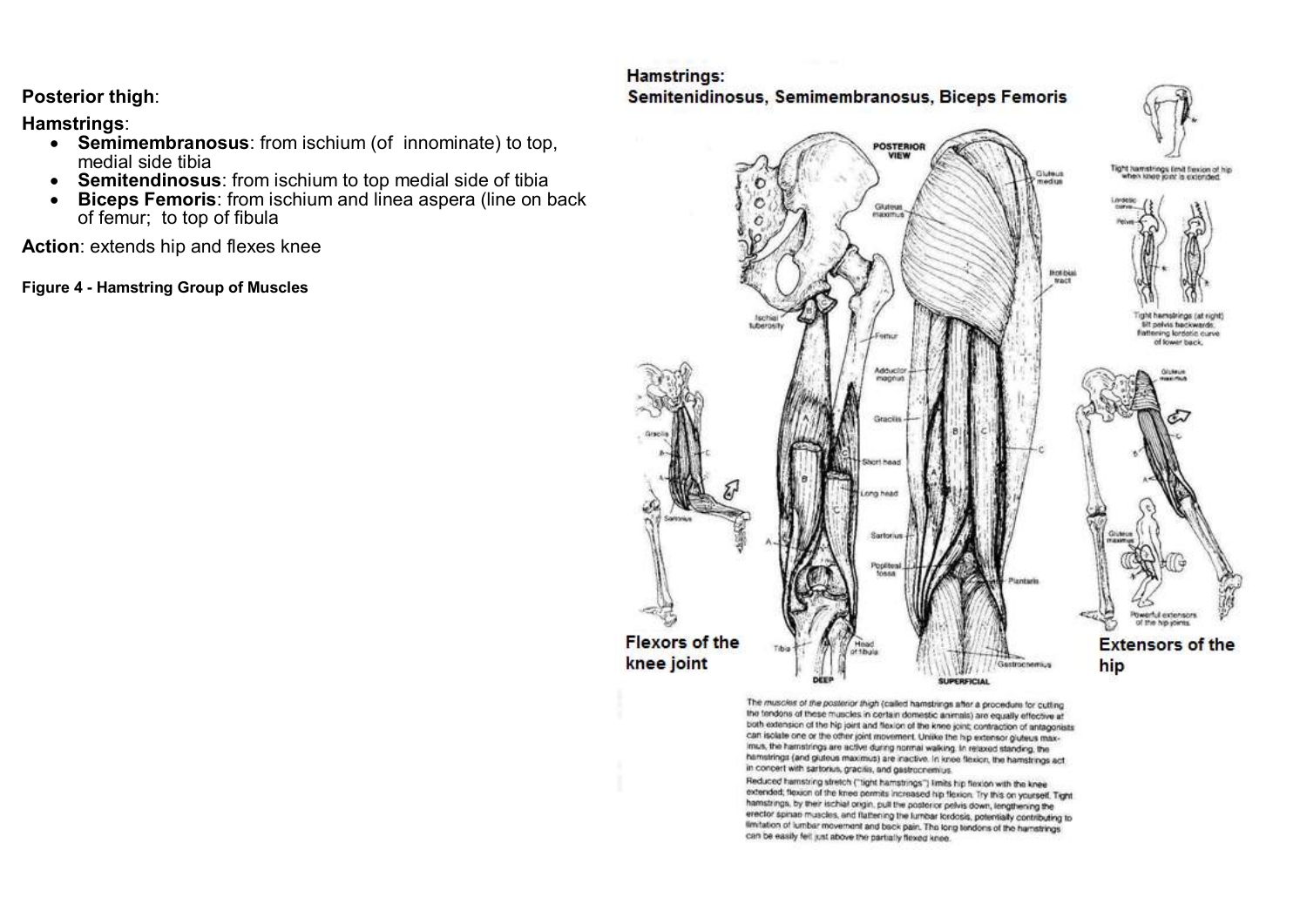## **Common knee disorders**:

- **Ligamentous strain**
- **Muscle strain**
- **Osgood Schlatter's** (only in growing children: excessive traction strain to epiphysis at insertion of quadriceps causing inflammation and pain). This X-Ray also shows the epiphyseal plate (indicating a young person, usually teenagers) and fragmentation of the tibial tubercle at the attachment of the patellar ligament.

## **Figure 5 - X-Ray Showing Osgood Schlatter's Disease of tibial**

#### **tubercle**

**Bursitis**: inflamed bursa; frequently from areas of increased, persistent tension in muscles (and hence tendons)



**Osteoarthritis** – usually under the

patella, but can be between femur and tibia. This X-ray shows bony changes and deformation characteristic of advanced O/A

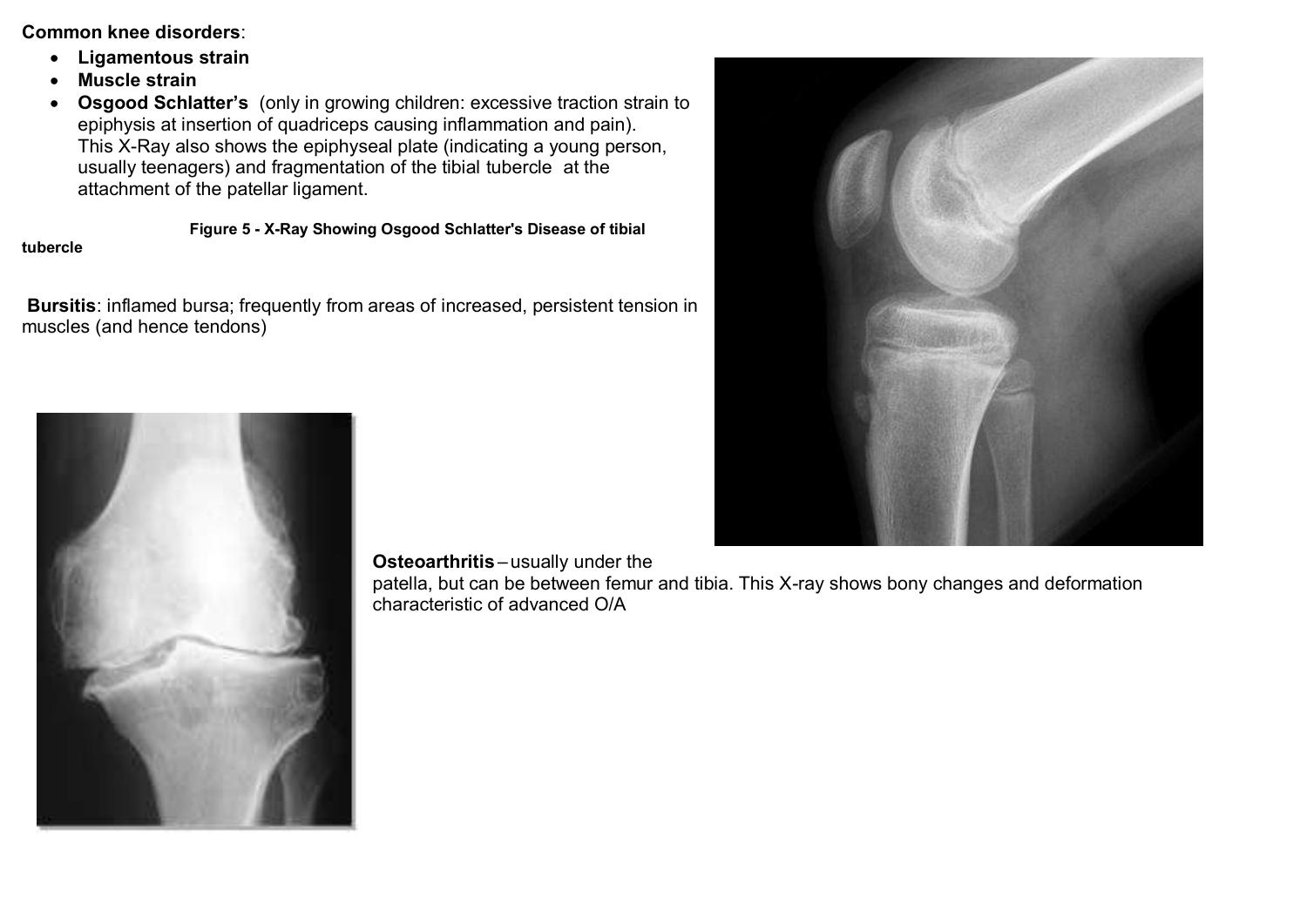**Lower leg and ankle**

## **Bones**

 **Tibia and fibula**. These are very strong and stable, having one joint at each end, a gliding joint at the top, and a fibrous joint at the bottom. The superior tibio-fibular joint is regarded as part of the knee, but is distinct and separate from it. The inferior tibio-fibular joint(a syndesmosis) is robust to help maintain the stability of the ankle. The distal ends of the tibia and fibula have an 'indent', creating a mortise cavity for the talus of the foot.

# **Muscles**

The fascial structure of the lower leg is thick and robust, creating three distinct compartments: posterior, anterior and lateral; this robustness will help with the flow of venous blood up the leg (see later).

# **Calf**

The bones of the lower leg are the tibia and fibula

- They have two joints between them:
	- **A synovial joint** (superior tibiofibular) at the top (part of the knee)
	- **A fibrous joint** (a syndesmosis) between the two of them along their length, from top to bottom. The latter creating the primary stability between the two just above the ankle where the talus has the possible action of pushing them apart

# **Muscles:**

There are three distinct compartments

**Posterior compartment** [From superficial to deep]:

- **Gastrocnaemius**: biggest and most obvious of all calf muscles. Passes down from the back of the two tibial condyles, the two heads converge and pass down to the calcaneum via the Achilles tendon; it plantar-flexes the foot
- **Soleus**: from the back of the tibia and the interosseous (I/O) membrane, it passes down and merges with Gastrocnaemius at inserts via the Achilles tendon
- **Flexor digitorum longus**: from the back of the tibia; it passes down to the distal phalanx of the toes; it flexes the toes and plantar flexes the foot
- **Flexor hallucis longus**: from the back of the fibula, it passes down and across medially to the ankle to the big toe (hallux)
- **Tibialis posterior**: from the I/O membrane, it passes down and crosses the medial ankle to attach to a number of bones of the foot it plantar flexes and inverts the foot.
- **Popliteus**: from the back of the tibia, passes up and across to the lateral side of the femur: it initiates flexion of the knee
- **Plantaris**: is a vestigial muscle from the back of the femur, it passes down and ultimately merges with the Achilles tendon; it flexes the knee and planter flexes the foot.

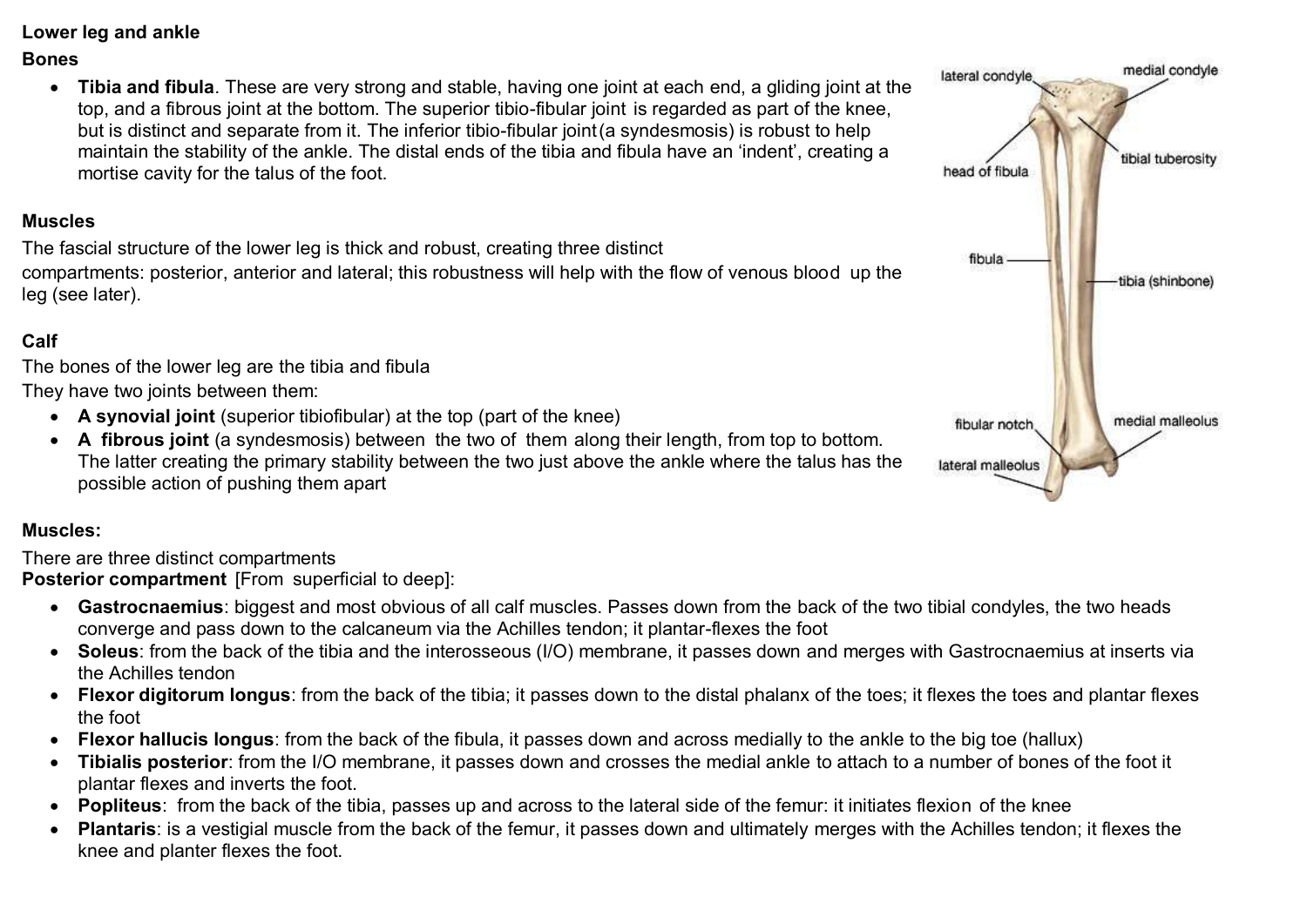**Tibialis Posterior** CN: The muscles to be colored on this plate are labeled G-M; any other letter label found here (A-F from PI 57; N-Y from PI, SB) is for **Flexor Digitorum Longus** dentification only, and those muscles should be left uncolored. You may repeat colors used for muscles on Plate 57 on this and/or the next **Flexor Hallucis Longus** plate. (1) Color one muscle at a time in each of the posterior views. Note that the plantaris (K), the soleue (L), and the gastrochemius (M) **Popliteus** all intert into the same tendon (tendocalcaneus) which receives the color M. (2) Color the upper and lower medial views. **Planteris Soleus** Gastrocnaemius **Posteior View Right leg** MEDIAL **PLANTARFLEXION** nembrandske Terrido reineneu Anterior mangin<br>of tibia Superior "-e muscles of the posterior leg form two groups; a deep group of four mus-. +1 and a superficial group (gastrocnemius, soleus, and plantaris). The two "Impartments are separated by a fascial septum (deep transverse fascia, not "Cwn). The fascial compartments are fairly non-expandable; muscle swelling econdary to vascular insufficiency may result in serious muscle compres-:" muscle death (compartment syndrome) without fascial decompression. - e-major call muscle is gastrocnemius which flexes the knee and, with its

: 'ellows, plantarflexes the anide joint. In knee flexion it is aided by popli-+.i which also rotates the tibia medially. The other deep flexors plantarties. "+ ankle joint (both toe and great toe flexors and tibialis posterior), flex the

**Figure 6 - Posterior Compartment Muscles**

## **Anterior compartment**

 $\bullet$ **Tibialis anterior**: from anterior tibia and I/O membrane, passes down and medially across the front of the foot to the base of the first metatarsal; it dorsiflexes and inverts the foot.

 **Extensor digitorum longus**: from anterior tibia and I/O membrane, it passes down to the distal phalanges; it extends the toes and dorsiflexes the foot.

 **Extensor hallucis longus**: from the lower half of the I/O membrane, it passes down to the distal phalanx of the big toe; it extends the big toe and dorsiflexes the foot.

 **Peroneus tertius**: from the lower front of the fibula, it passes down to the base of the fifth metatarsal; it everts and dorsiflexes the foot

**Lateral compartment**:

 $\bullet$ **Peroneus longus** : from the top outer edge of the fibula, it passes down, behind the lateral malleolus, to the base of the fifth metatarsal; it everts the foot

 **Peroneus brevis**: from the lower half of the fibula, it passes down behind the lateral malleolus to the base of the fifth metatarsal; it everts the foot.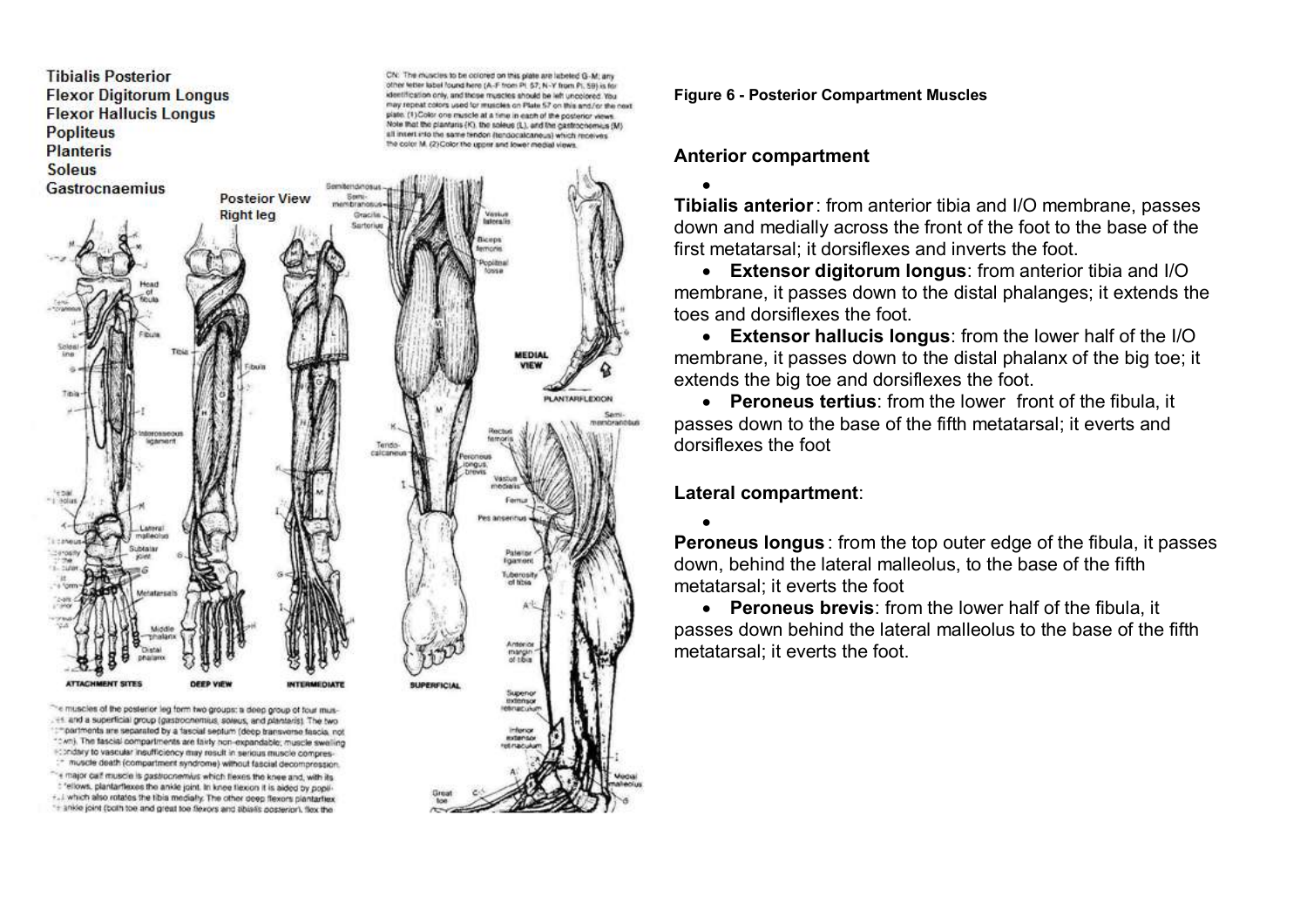

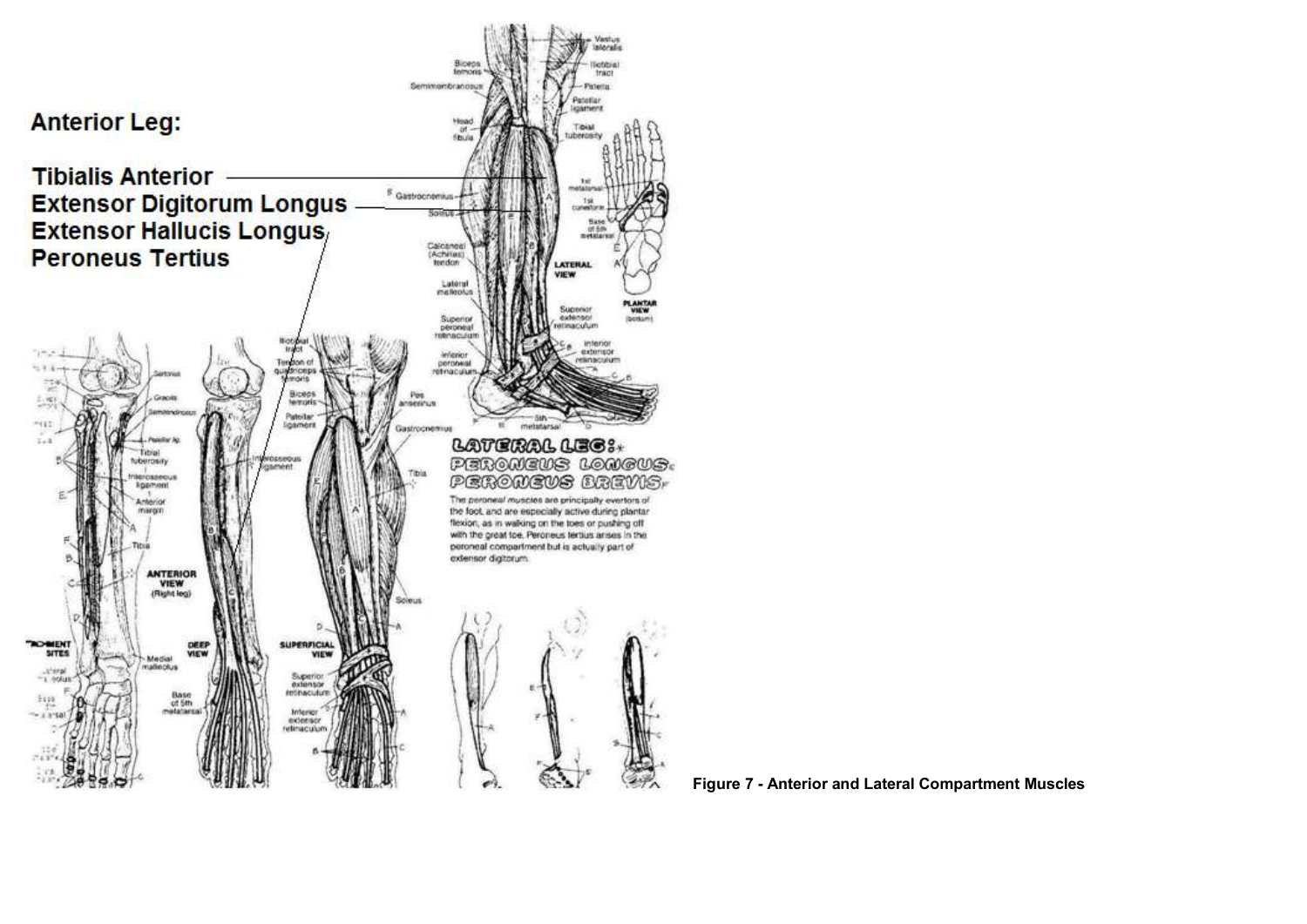# **Problems affecting the lower leg and ankle**

## **Sprains and strains**

**Inversion** – the commonest injury of the ankle; when the ankle is forced 'inwards', leading to a sprain of the lateral ligaments of the ankle

**Eversion** – can be the cause of a Potts fracture



## **Fractures**

**Potts Fracture** –an eversion injury of the ankle leading to a fracture of the fibula and/or tibia

**Figure 8 - Potts Fracture**



**Figure 9 - Achilles Tendinitis and Rupture**

**Ruptured Achilles tendon** - can occur from running and having forced dorsiflexion of the ankle along with contraction of the gastrocnaemuis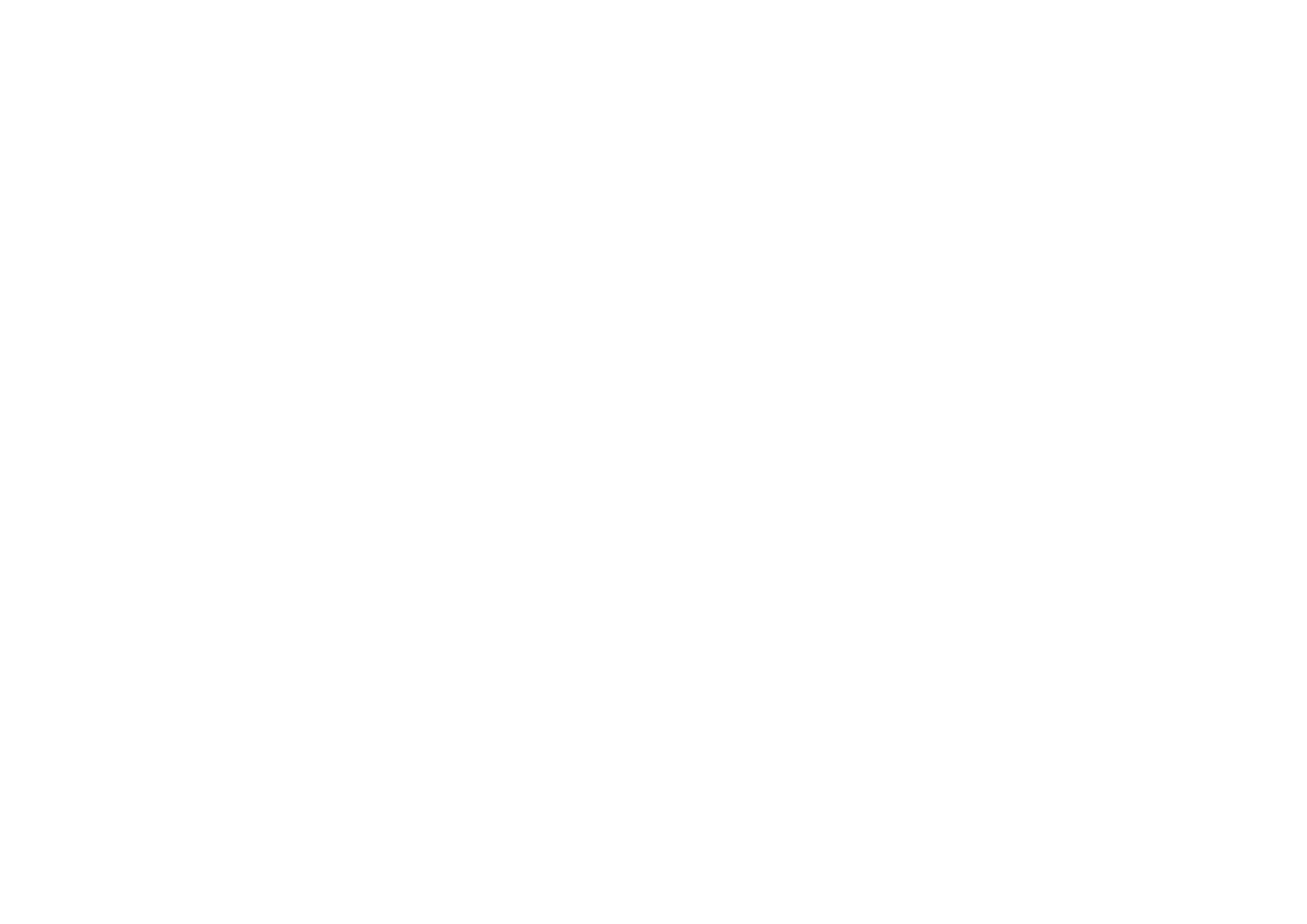## **The Foot**

#### **Figure 10 - Foot - Showing bones**



The foot is a complex of bones, joints, fascial structures and muscles that allow it to be stable, yet relatively mobile and springy. These structures create and maintain the arches, the collective function of which is to protect the vessels, nerves



and muscles on the planter (sole) aspect of the foot. **Figure 11 - Ankle joint**

The lower end of the tibia and fibula form a joint shaped like a 'mortice', into which fit the 'tenon' of the talus

**Bones of the foot** (from proximal to distal):

**Talus** – the 'tenon' that fits in the mortise joint at the inferior end of the tibia and fibula (a hinge joint).

**Calcaneum** – the 'heel' bone, directly under the talus, navicular, which articulates with the talus(the joints talus, Calcaneum and navicular bones summate to a ball and socket joint, allowing circumduction of the ankle).

Three **cuneiforms** directly distal to the navicular, the cuboid is lateral, and has an articulation with, the navicular and cuneiforms, also with the Calcaneum (a saddle and the 4th and 5th metatarsals distal to it; and metatarsals 1 - 3articulating with the cuneiforms. Are the rest of the joints are gliding, except the metatarsal-phalangeal and toes, which are hinge joints.

**Ligaments**: these are primarily medial and lateral across the ankle to stabilise the ankle in inversion and eversion.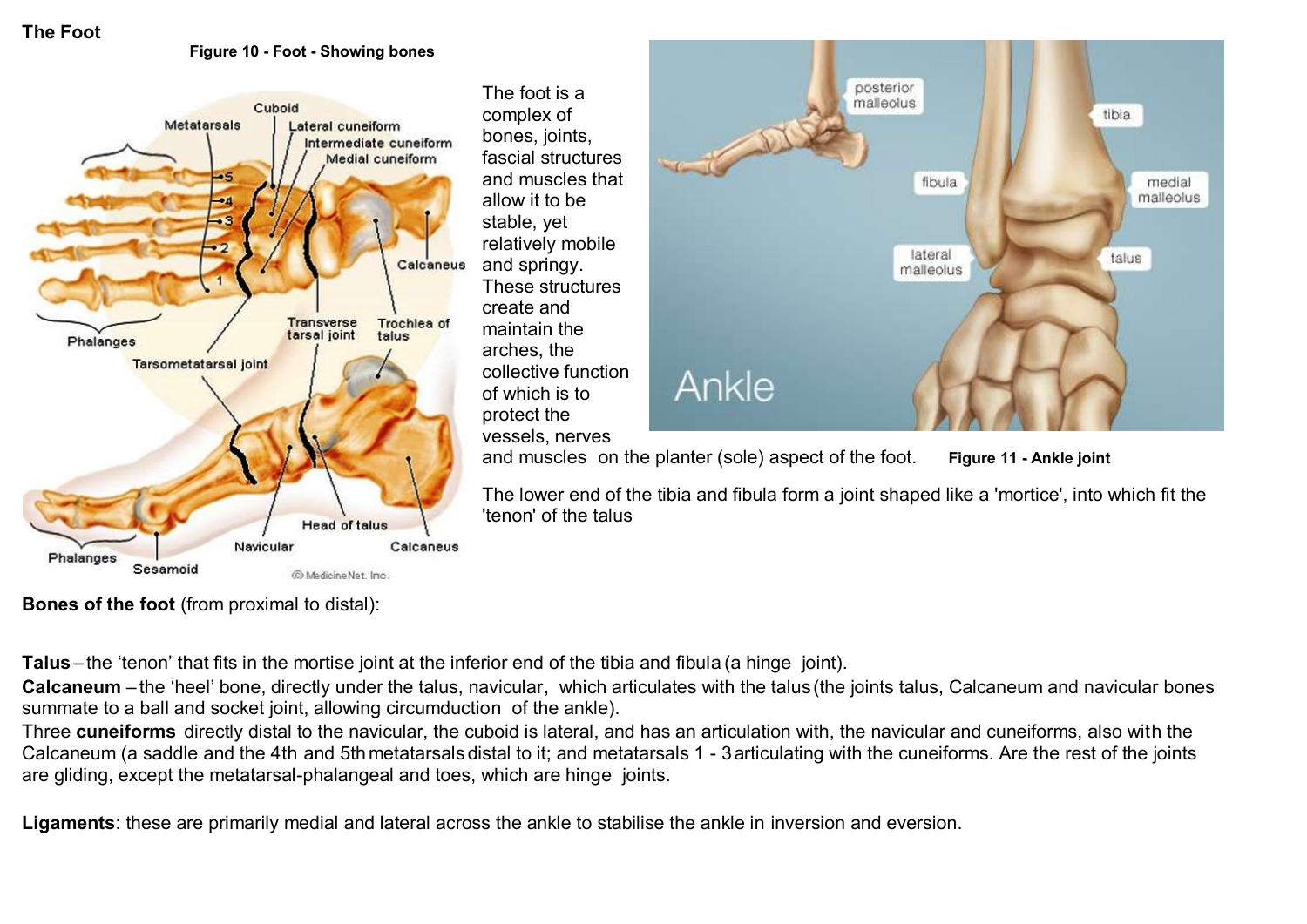**Movements** –As the foot works at right angles to the leg, there i no flexion/extension, per se; these movements are called:

- **Planter flexion**: pushing the foot distally
- **Dorsiflexion**: pulling the foot up, proximally
- **Inversion**: pulling the sole of the foot in medially (some books say supination)
- **Eversion**: pulling the sole of the foot out laterally (pronation)



These arches are supported by 5 factors:

- 1. **Bony configuration** (the bones form an arch)
- 2. **Ligaments** holding the bones together
- 3. **Plantar fascia** –a band of fascia from the heel to the complex at the base of the toes
- 4. **Long muscles** (e.g. Tibialis anterior and posterior)
- **5. Short muscles**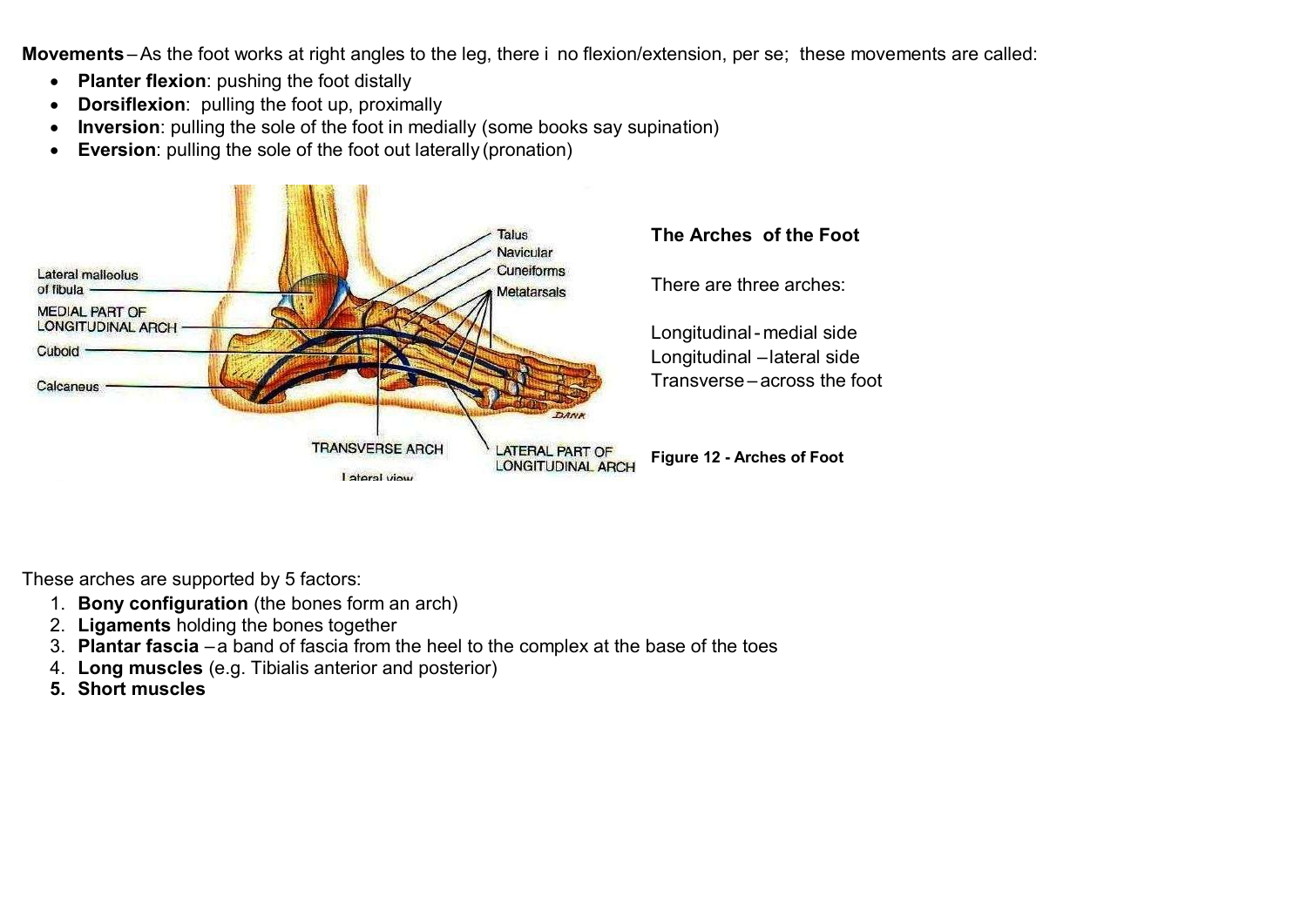## **Problems affecting the ankles and feet:**

**Inversion strains** – 'going over' on your ankle

**Planter fasciitis** – pain on the planter aspect of the foot, focussing at the heel

**Calcaneal spur**– a potential knock on of an ignored planter fasciitis, the body endeavours to heal the strain by calcifying the heel mend of the planter fascia, resulting in a bony spur on the heel; causing pain with weight-bearing.

**Figure 13 - Calcaneal Spur**

**March fractures** – a stress fracture of the metatarsals, possibly not seen on X-ray Frequently they are only seen later after some healing and callous formation have taken place





**Figure 14 - Stress (March) Fractures**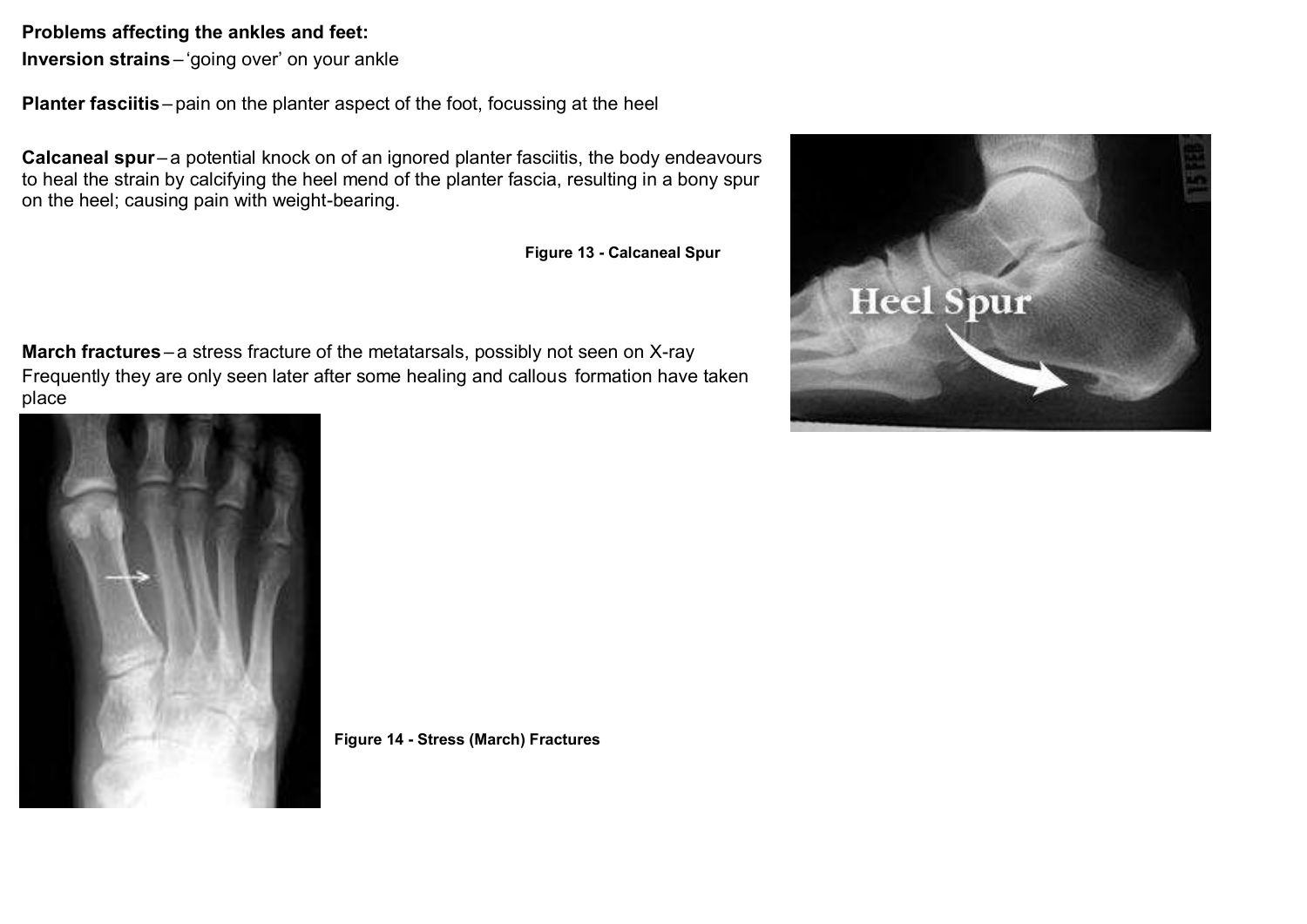**Bunions** – a lateral deviation of the big toe possibly leading to deformation over/under the adjacent toes.

**Figure 15 - Bunions**





**Pes planus (flat feet)** 

**Figure 16 - Flat Feet - Pes Planus**

**Pes cavus** (high arches)

**Figure 17 - High Arches - Flat Feet**